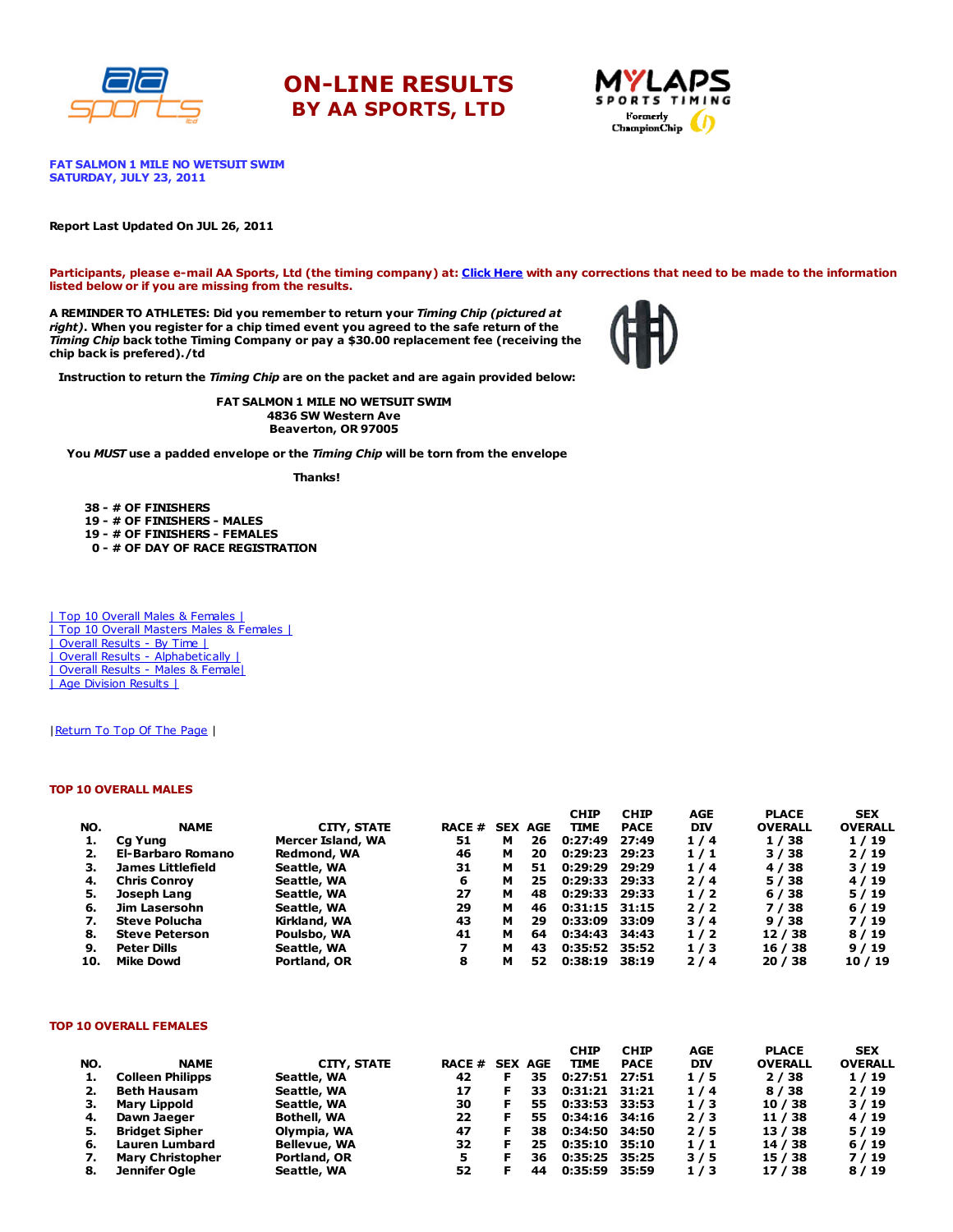| 9. Adele Botha     | Seattle, WA  |  |  | 2 F 31 0:36:55 36:55 2/4 |                             | 18/38 9/19      |  |
|--------------------|--------------|--|--|--------------------------|-----------------------------|-----------------|--|
| 10. Danelle Docken | Edgewood, WA |  |  |                          | 53 F 34 0:37:07 37:07 3 / 4 | 19 / 38 10 / 19 |  |

# | Return To Top Of The Page |

## TOP 10 OVERALL MASTERS MALES

|     |                         |                    |               |   |                | <b>CHIP</b>     | <b>CHIP</b> | AGE        | <b>PLACE</b>   | <b>SEX</b>     |
|-----|-------------------------|--------------------|---------------|---|----------------|-----------------|-------------|------------|----------------|----------------|
| NO. | <b>NAME</b>             | <b>CITY, STATE</b> | <b>RACE #</b> |   | <b>SEX AGE</b> | <b>TIME</b>     | <b>PACE</b> | <b>DIV</b> | <b>OVERALL</b> | <b>OVERALL</b> |
|     | James Littlefield       | Seattle, WA        | 31            | м | 51             | 0:29:29         | 29:29       | 1/4        | 4/38           | 3/19           |
| 2.  | Joseph Lang             | Seattle, WA        | 27            | м | 48             | 0:29:33         | 29:33       | 1/2        | 6/38           | 5/19           |
| з.  | Jim Lasersohn           | Seattle, WA        | 29            | м | 46             | $0:31:15$ 31:15 |             | 2/2        | 7 / 38         | 6/19           |
| 4.  | <b>Steve Peterson</b>   | Poulsbo, WA        | 41            | м | 64             | 0:34:43         | 34:43       | 1/2        | 12/38          | 8/19           |
| 5.  | <b>Peter Dills</b>      | Seattle, WA        |               | м | 43             | 0:35:52 35:52   |             | 1/3        | 16 / 38        | 9/19           |
| 6.  | Mike Dowd               | Portland, OR       | 8             | м | 52             | 0:38:19         | 38:19       | 2/4        | 20/38          | 10/19          |
| 7.  | <b>Tim Essington</b>    | Seattle, WA        | 54            | м | 42             | 0:39:19         | 39:19       | 2/3        | 21/38          | 11/19          |
| 8.  | <b>William Raynolds</b> | Lynnwood, WA       | 44            | м | 54             | 0:39:35 39:35   |             | 3/4        | 22/38          | 12/19          |
| 9.  | John Gorman             | Redlands, CA       | 15            | м | 62             | 0:42:09         | 42:09       | 2/2        | 26/38          | 15 / 19        |
| 10. | <b>Todd Mitchell</b>    | Seattle, WA        | 37            | м | 52             | 0:47:59         | 47:59       | 4/4        | 31/38          | 16 / 19        |

## TOP 10 OVERALL MASTERS FEMALES

|     |                   |                    |                |    |    | <b>CHIP</b>     | <b>CHIP</b> | AGE | <b>PLACE</b>   | <b>SEX</b>     |
|-----|-------------------|--------------------|----------------|----|----|-----------------|-------------|-----|----------------|----------------|
| NO. | <b>NAME</b>       | CITY, STATE        | RACE # SEX AGE |    |    | <b>TIME</b>     | <b>PACE</b> | DIV | <b>OVERALL</b> | <b>OVERALL</b> |
|     | Mary Lippold      | Seattle, WA        | 30             |    | 55 | 0:33:53         | 33:53       | 1/3 | 10/38          | 3/19           |
|     | Dawn Jaeger       | <b>Bothell, WA</b> | 22             |    | 55 | 0:34:16         | 34:16       | 2/3 | 11 / 38        | 4/19           |
| з.  | Jennifer Oale     | Seattle, WA        | 52             |    | 44 | 0:35:59         | 35:59       | 1/3 | 17 / 38        | 8/19           |
| 4.  | <b>Robin Hall</b> | Seattle, WA        | 16             |    | 56 | 0:40:40         | 40:40       | 3/3 | 24/38          | 11/19          |
| 5.  | Julie Montiel     | Auburn, WA         | 38             | F. | 41 | 0:42:23         | 42:23       | 2/3 | 27/38          | 12/19          |
| 6.  | Megan Holt        | Tacoma, WA         | 20             |    | 40 | $0:42:25$ 42:25 |             | 3/3 | 28/38          | 13/19          |
| 7.  | Jeanne Ensign     | Seattle, WA        | 11             |    | 64 | 0:49:24         | 49:24       | 1/1 | 33/38          | 16/19          |
| 8.  | Tesa Johnson      | Fox Island, WA     | 23             |    | 52 | 0:50:12         | 50:12       | 1/2 | 34/38          | 17 / 19        |
| 9.  | Ellen Larson      | Kent, WA           | 28             |    | 52 | $0:57:25$ 57:25 |             | 2/2 | 38 / 38        | 19 / 19        |

## | Return To Top Of The Page |

### MEN'S & WOMEN'S OVERALL RESULTS - 1 MILE NO WETSUIT

|     |                          |                          |               |                |    | <b>CHIP</b> | <b>CHIP</b> | <b>AGE</b> | <b>PLACE</b>   | <b>SEX</b>     |
|-----|--------------------------|--------------------------|---------------|----------------|----|-------------|-------------|------------|----------------|----------------|
| NO. | <b>NAME</b>              | <b>CITY, STATE</b>       | <b>RACE #</b> | <b>SEX AGE</b> |    | <b>TIME</b> | <b>PACE</b> | <b>DIV</b> | <b>OVERALL</b> | <b>OVERALL</b> |
| 1.  | <b>Cg Yung</b>           | <b>Mercer Island, WA</b> | 51            | м              | 26 | 0:27:49     | 27:49       | 1/4        | 1/38           | 1/19           |
| 2.  | <b>Colleen Philipps</b>  | Seattle, WA              | 42            | F              | 35 | 0:27:51     | 27:51       | 1/5        | 2/38           | 1/19           |
| з.  | <b>El-Barbaro Romano</b> | Redmond, WA              | 46            | M              | 20 | 0:29:23     | 29:23       | 1/1        | 3/38           | 2/19           |
| 4.  | <b>James Littlefield</b> | Seattle, WA              | 31            | м              | 51 | 0:29:29     | 29:29       | 1/4        | 4/38           | 3/19           |
| 5.  | <b>Chris Conroy</b>      | Seattle, WA              | 6             | м              | 25 | 0:29:33     | 29:33       | 2/4        | 5/38           | 4/19           |
| 6.  | Joseph Lang              | Seattle, WA              | 27            | м              | 48 | 0:29:33     | 29:33       | 1/2        | 6/38           | 5/19           |
| 7.  | Jim Lasersohn            | Seattle, WA              | 29            | M              | 46 | 0:31:15     | 31:15       | 2/2        | 7/38           | 6/19           |
| 8.  | <b>Beth Hausam</b>       | Seattle, WA              | 17            | F              | 33 | 0:31:21     | 31:21       | 1/4        | 8/38           | 2/19           |
| 9.  | <b>Steve Polucha</b>     | Kirkland, WA             | 43            | M              | 29 | 0:33:09     | 33:09       | 3/4        | 9/38           | 7 / 19         |
| 10. | <b>Mary Lippold</b>      | Seattle, WA              | 30            | F              | 55 | 0:33:53     | 33:53       | 1/3        | 10/38          | 3/19           |
| 11. | Dawn Jaeger              | <b>Bothell, WA</b>       | 22            | F              | 55 | 0:34:16     | 34:16       | 2/3        | 11 / 38        | 4/19           |
| 12. | <b>Steve Peterson</b>    | Poulsbo, WA              | 41            | M              | 64 | 0:34:43     | 34:43       | 1/2        | 12/38          | 8/19           |
| 13. | <b>Bridget Sipher</b>    | Olympia, WA              | 47            | F              | 38 | 0:34:50     | 34:50       | 2/5        | 13 / 38        | 5/19           |
| 14. | <b>Lauren Lumbard</b>    | <b>Bellevue, WA</b>      | 32            | F              | 25 | 0:35:10     | 35:10       | 1/1        | 14/38          | 6/19           |
| 15. | <b>Mary Christopher</b>  | Portland, OR             | 5             | F              | 36 | 0:35:25     | 35:25       | 3/5        | 15 / 38        | 7/19           |
| 16. | <b>Peter Dills</b>       | Seattle, WA              | 7             | М              | 43 | 0:35:52     | 35:52       | 1/3        | 16 / 38        | 9/19           |
| 17. | Jennifer Ogle            | Seattle, WA              | 52            | F              | 44 | 0:35:59     | 35:59       | 1/3        | 17/38          | 8/19           |
| 18. | <b>Adele Botha</b>       | Seattle, WA              | 2             | F              | 31 | 0:36:55     | 36:55       | 2/4        | 18 / 38        | 9/19           |
| 19. | <b>Danelle Docken</b>    | Edgewood, WA             | 53            | F              | 34 | 0:37:07     | 37:07       | 3/4        | 19 / 38        | 10/19          |
| 20. | <b>Mike Dowd</b>         | Portland, OR             | 8             | М              | 52 | 0:38:19     | 38:19       | 2/4        | 20/38          | 10 / 19        |
| 21. | <b>Tim Essington</b>     | Seattle, WA              | 54            | м              | 42 | 0:39:19     | 39:19       | 2/3        | 21/38          | 11/19          |
| 22. | <b>William Raynolds</b>  | Lynnwood, WA             | 44            | м              | 54 | 0:39:35     | 39:35       | 3/4        | 22/38          | 12/19          |
| 23. | <b>Eric Kellev</b>       | <b>Bellevue, WA</b>      | 24            | м              | 33 | 0:39:44     | 39:44       | 1/1        | 23/38          | 13/19          |
| 24. | <b>Robin Hall</b>        | Seattle, WA              | 16            | F              | 56 | 0:40:40     | 40:40       | 3/3        | 24 / 38        | 11 / 19        |
| 25. | <b>Hamber Pablo</b>      | Monroe, WA               | 39            | M              | 25 | 0:41:56     | 41:56       | 4/4        | 25/38          | 14/19          |
| 26. | John Gorman              | <b>Redlands, CA</b>      | 15            | м              | 62 | 0:42:09     | 42:09       | 2/2        | 26/38          | 15 / 19        |
| 27. | <b>Julie Montiel</b>     | Auburn, WA               | 38            | F              | 41 | 0:42:23     | 42:23       | 2/3        | 27/38          | 12/19          |
| 28. | Megan Holt               | Tacoma, WA               | 20            | F              | 40 | 0:42:25     | 42:25       | 3/3        | 28 / 38        | 13/19          |
| 29. | <b>Angela Manning</b>    | <b>Bothell, WA</b>       | 33            | F              | 33 | 0:43:33     | 43:33       | 4/4        | 29 / 38        | 14 / 19        |
| 30. | <b>Becky Eaton</b>       | Seattle, WA              | 9             | F              | 37 | 0:44:43     | 44:43       | 4/5        | 30/38          | 15/19          |
| 31. | <b>Todd Mitchell</b>     | Seattle, WA              | 37            | м              | 52 | 0:47:59     | 47:59       | 4/4        | 31 / 38        | 16 / 19        |
| 32. | <b>Jon Eubanks</b>       | Lake Stevens, WA         | 12            | м              | 37 | 0:49:05     | 49:05       | 1/1        | 32 / 38        | 17 / 19        |